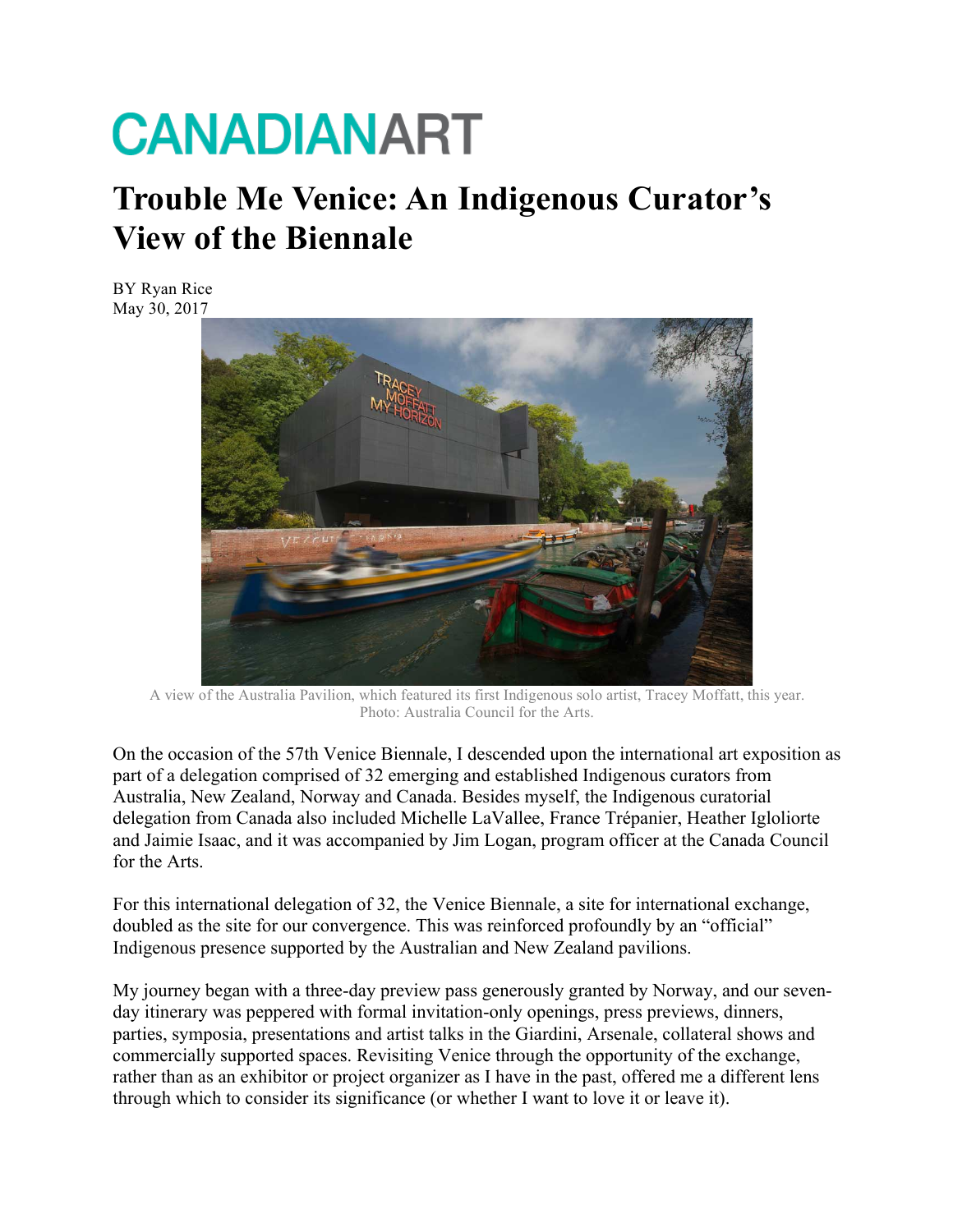

Tracey Moffatt, *Hell*, 2017. From the *Passage* series.

Tracey Moffatt, the first Indigenous artist to represent Australia solo at the Venice Biennale, presented "My Horizon" as its official entry. Indigenous soprano Deborah Cheetham welcomed and mesmerized the significantly sized Wednesday-morning mob at the opening with a haunting song that acknowledged protocol and presence. Inside the pavilion, two series of photo-works— *Passage* and *Body Remembers*—used Moffatt's cinematic, film-noir style to stage and reframe personal and public dilemmas situated across time and place, cultures and memories.

Moffatt's powerful and brutally intense video *Vigil* both disrupts and highlights white privilege and fragility. In it, a montage of iconic Hollywood film stars such as Elizabeth Taylor, Cary Grant and Jimmy Stewart peer and gasp in horror at the sight of refugee boats (culled and digitally altered/animated from news sources) arriving in plain sight, at a close distance, just outside their doors. Moffatt exposes the real-life global refugee crisis we have previously become familiar with from a comfortable distance, bringing it closer through inter-spliced footage and a harrowing soundtrack. The result is enthralling, eliciting paranoia and intersectional tension between "us" and "them"—or "them" and "us."

Moffatt's official tote bag raised attention around the issues in her artwork in a way that was simultaneously inconspicuous and bold. The black canvas tote read *Indigenous Rights* in yellow on one side and *Refugee Rights* in red on the other, infiltrating the Giardini via VIP biennalegoers and long-nosed critics who clamoured for the freebie so intensively that the Australian Pavilion reportedly ran out of its 5,000 bags on the second day of the preview. It was a beautiful, unexpected sight to see so many people campaigning—most likely, unintentionally—for global human rights issues.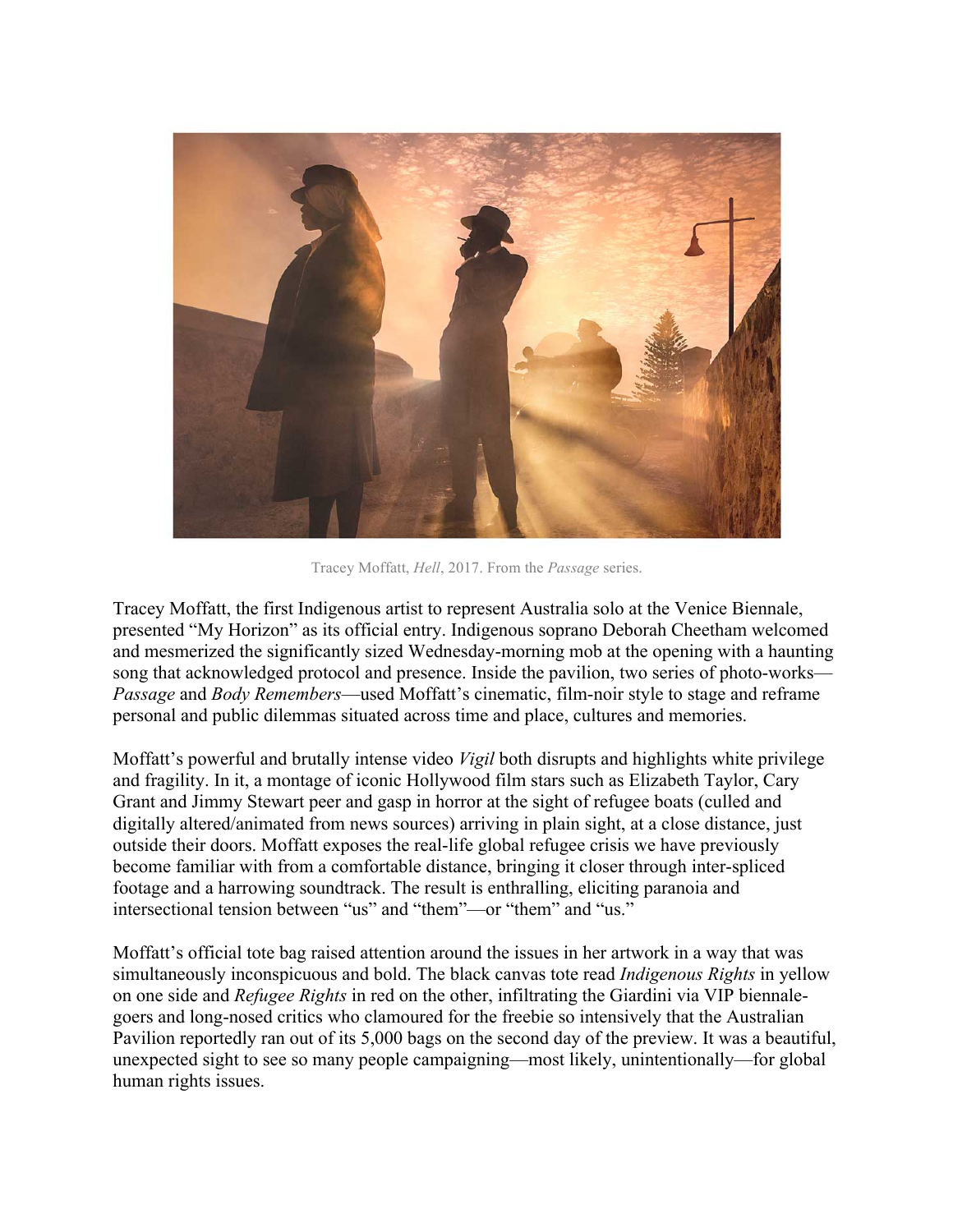Indeed, pavilion tote bags are the quintessential Biennale souvenir—portable and (occasionally) political, foldable yet fashionable, conceptually inclusive but materially (in terms of their short runs and Venice-limited availability) exclusive. They are also a perk easier to obtain—without haggling art-world credentials— than a complimentary exhibition catalogue. Dorset Fine Arts' tote bag honored late Cape Dorset artist Kananginak Pootoogook, and it celebrated the unexpected and vital inclusion of his work in the Arsenale's main "Viva Arte Viva" exhibition. New Zealand's silver sling tote for Lisa Reihana's "Emissaries" also stood out, after Moffatt's and Pootoogook's, as the best of the rest.

The New Zealand Pavilion, occupying the Tese dell'Isolotto at the farthermost end of the Arsenale's gutted and historic maritime buildings, was the ideal site for Maori artist Lisa Reihana's technically complex panoramic video *In Pursuit of Venus [infected]*.

Reihana's flawless projection, running 23.5 metres long, is a cinematic landscape that brings to life, recalls and disrupts the colonial memory embedded in 19th-century wallpaper that depicts the voyages of Captain Cook and other explorers' voyages across the Pacific. Reihana charts the global narrative of discovery from a land-, sea- and sky-based Pacific perspective, animating Indigenous presence as post-colonial scenes of contact to shift perspectives and disrupt encounters.

This epic work is subtly set against a background soundscape that includes Cook's prized ticking clock—a crucial navigation and mapping aid for colonial forces. Reihana's projection is also bookended by larger-than-life portraits that she identifies as English naturalist Joseph Banks and the Tahitian Chief Mourner, and it is also accompanied by a sculptural installation of five telescope-like viewing stations focused on specific moments of exploration and wonder.

These exhibitions offered by Moffatt and Reihana support a distinct worldview—a truthful representation that counters the master narrative embedded in the vernacular of (still unraveling) global histories.

However, Indigeneity also gets mined in many instances across the Biennale's major "Viva Arte Viva" exhibition—a mining heavily supported by an ethnographic gaze.

Curator Christine Macel opens the Arsenale component of "Viva Arte Viva," for instance, with Juan Downey's "going native" *National Geographic*-esque 1979 video installation *The Circle of Fires*, which attempted to close a gap in the late 1970s between Indigenous and non-Indigenous. This approach is simply unsettling and unnecessary in 2017.

Video works showing concurrently in Venice by Indigenous artists Reko Rennie (whose *OA RR* is on view in the group show "Personal Structures" at Palazzo Mora) and Marcella Ernest (whose *Wah.Shka* and *Nibiin Water Song* were shown on Certosa Island during the first week of the Biennale) would have mattered more than Downey's. Both Rennie and Ernest offer encounters of authenticity that Macel's "Viva Arte Viva" fails at, even as Macel ostensibly puts this value forward as one of her curatorial aims.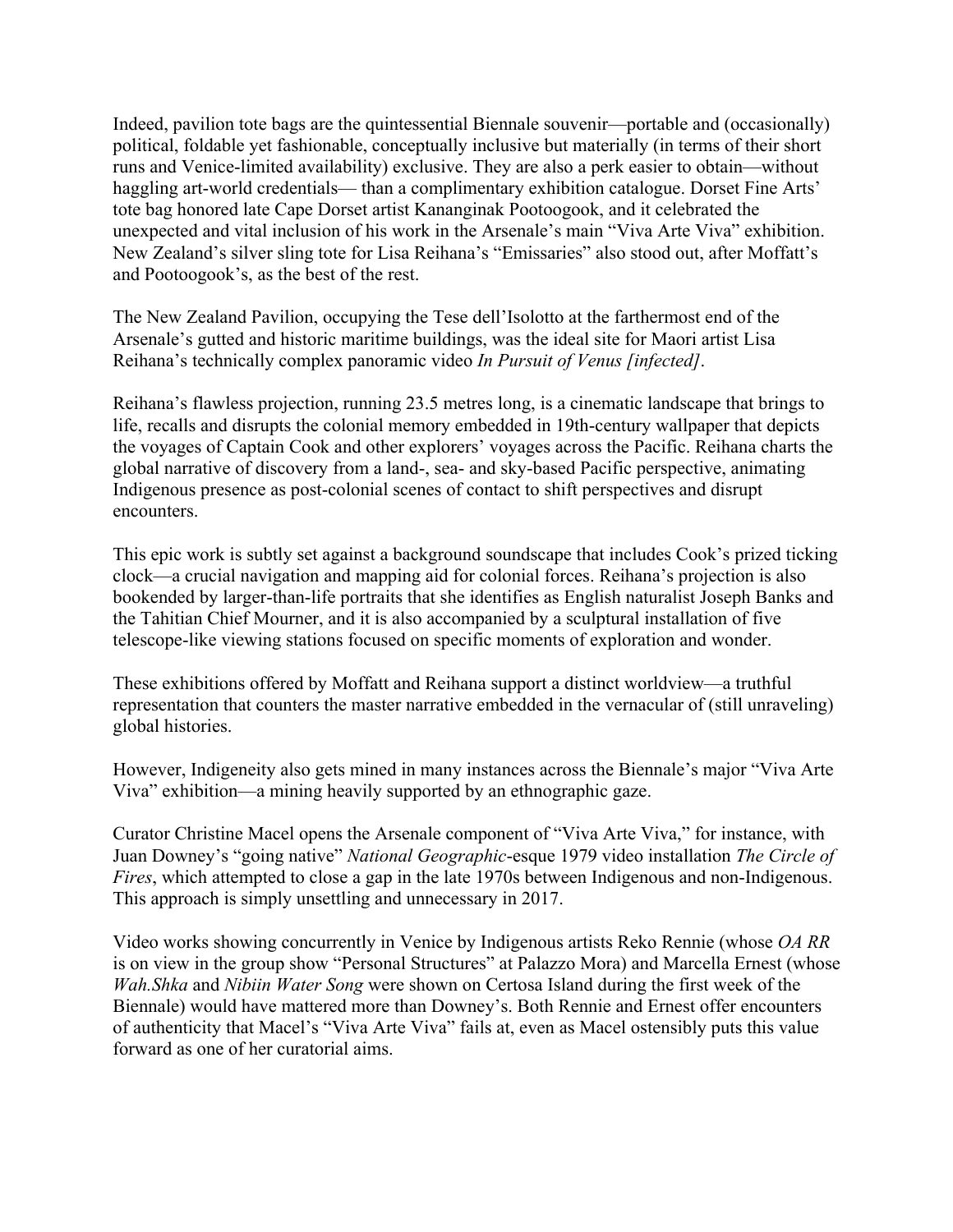Exploitation and appropriation (ironically, not only in Canada) were issues triggered by a number of chapters of the Biennale.

In fact, one of the first headlines out of the gate during Venice preview week called out Damien Hirst's copying of an Ife head, a 14th-century Nigerian artwork, for his new series *Treasures From the Wreck of the Unbelievable* showing concurrently at Palazzo Grassi.

Chile's pavilion featured an installation of more than 1,000 Mapuche kollong ritual masks; these were made by 40 Mapuche artists identified only as part of a "group of Indigenous inhabitants of southcentral Chile and southwestern Argentina" in the press release. The masks were part of the wider installation *Werken* (2017), orchestrated by and credited to artist Bernardo Oyarzun; the show also includes an LED display scrolling some 6,900 surviving Mapuche names around the exhibition space.

Though Oyarzun has identified himself as being of some Mapuchean ancestry in a few prior interviews, his relationship to this culture is not grounded in or indicated in the pavilion's press release or curatorial framework. As a result, the Mapuche's general corporeal (or documentationcredited) absence here counters the critique of *Werken*'s intended presence.

More troubling yet was Brazilian Ernesto Neto's *Um Sagrado Lugar (Sacred Place)* in the "Viva Arte Viva" section identified by Macel as the "Pavilion of Shamans." Neto's motivations are unclear—except for the space he creates as a ringleader, choreographing spectacle and the fetishization of primitivism by placing six Txanas, all members of the Huni Kuin people, on display as his art under a tent.

The Goethe-Institut-supported talk around *Um Sagrado Lugar (Sacred Place)*, held during the opening events on May 12, was divided. The Huni Kuins' translated words spoke to the urgency and responsibility we have to the natural world. Neto, whose presence evoked the cult leader of the mission in the 2015 film *Embrace of the Serpent*, rambled between artspeak, capitalist patter and hobby ethnography. He proclaimed, "This work is for sale," indicating 40 per cent of the sale would go to the gallery/dealer, 40 per cent to the artist, and 20 per cent to the Huni Kuin. Any true sense or sign of collaboration in this work was trumped by Neto's self-serving arrogance, and by the lingering colonial gestures he perpetuated.

The Brazil Pavilion bounced back with the successful "Cinthia Marcelle: Hunting Ground"—my pick as the "best in show." Though many of the national pavilions had a weighted, embellished feel, a component of Marcelle's installation with a sloping steel-grate floor stuffed with small rocks used gravity and pressure in a different way: namely, some of the rocks would drop away, freed from the traffic of visitors walking upon the grid.

Respite from the entrenched weight of the monolithic pavilions in the Giardini and Arsenale was uncovered in the Zimbabwe Pavilion, tucked unassumingly away on a third floor off of a Grand Canal walkway in Venice's Castello district. The exhibition "Deconstructing Boundaries: Exploring Ideas of Belonging" offered a critical moment of reflection without the bells and whistles (or big budget) of many other Venice projects.